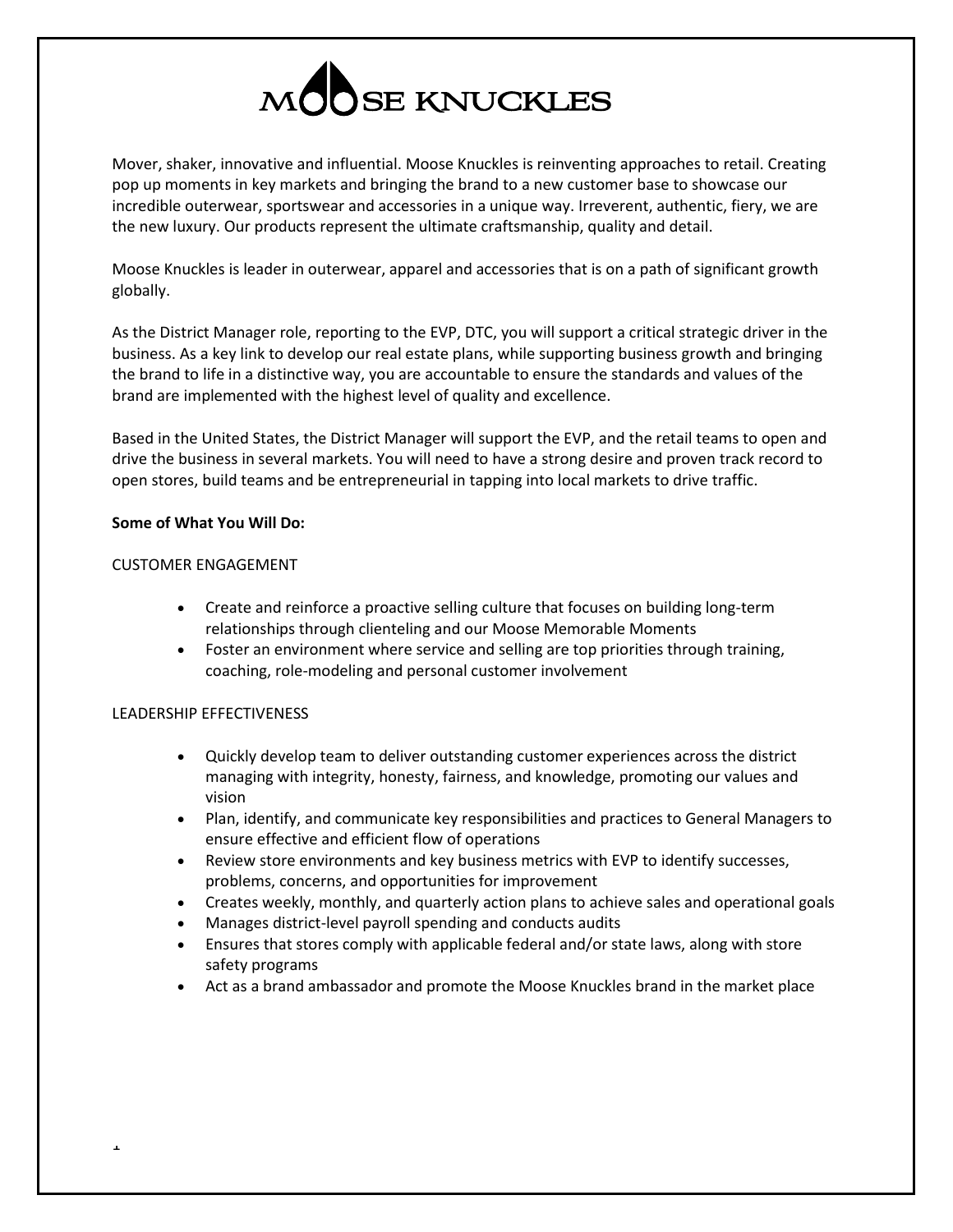

### STRATEGIC FOCUS

- Communicate pop up vision, strategy and clear directions to teams
- Create innovative strategies to achieve both short goals, need to be fast and fearless
- Work with EVP and cross-functional partners to establish objectives that support the vision

#### BRAND AND COMPETITIVE AWARENESS

- Stay current with market competition, industry, fashion trends and customer shopping behaviors
- Understand and communicate how Moose Knuckles products fit into current outerwear and fashion trends
- Ensure employees are perceived as outerwear product experts to both associates and customers by strong role modeling and communicating

#### MARKET DEVELOPMENT

- Develop and execute strategies to grow the local business (i.e. sales initiatives, clienteling, customer engagement, market opportunities, talent acquisition, retention, etc.)
- Demonstrate a strong understanding of business acumen and analytical skills; strategically forecast, plan and budget to the needs of the business
- Collaborate with business partners (Visual, Merchandising, Allocation, Logistics, Store Operations, etc.) to ensure strategies are aligned with overall business objectives and customer preferences
- In partnership with the Buying team, provide input on the customer and competitor trends
- Provide input on the assortment & planning strategy to adapt to the specific customers profiles
- In partnership with the Marketing teams, provide insight and opportunities for local initiatives

#### **Some of What You'll Need:**

- At least 5 years of experience in a district manager role and in a fast-paced, ideally luxury/ fashion environment
- Previous experience as a General Manager a major asset
- Proficient experience in store build outs, materials, using multitude of platforms and tools
- Expert recruiter, trainer and ability to manage remotely
- Drives revenue and manages controllables
- Experience in working closely with store development, merchandising, finance, IT, loss prevention, operations and logistics
- Proven business acumen, highly analytical, able to present and promote ideas
- Ability to travel 50% + of the time
- High Proficiency: in store systems, Excel and PowerPoint.